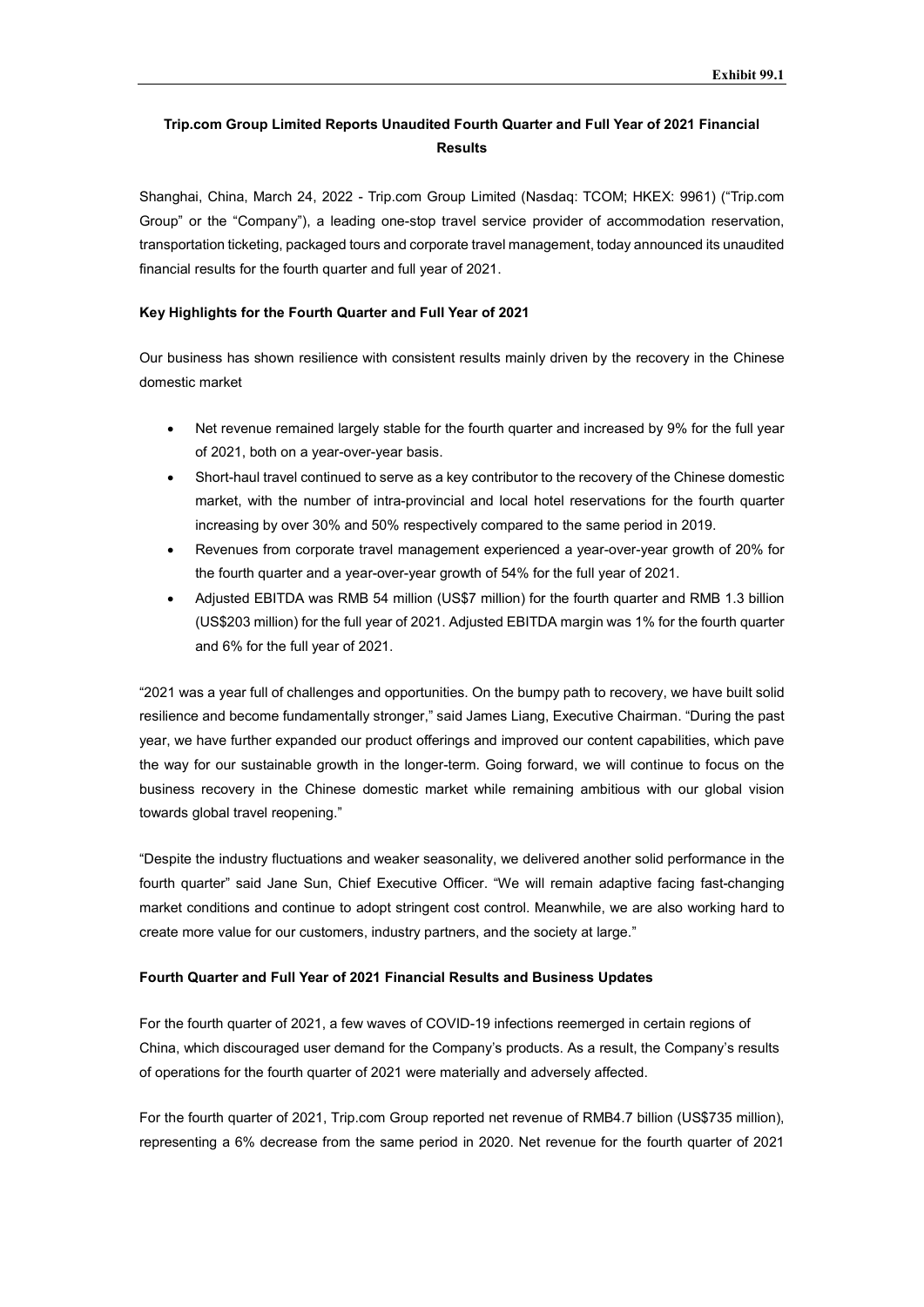decreased by 12% from the previous quarter, primarily due to the re-emergence of COVID-19 infections in certain regions in China.

For the full year of 2021, net revenue was RMB20.0 billion (US\$3.1 billion), representing a 9% increase from 2020.

Accommodation reservation revenue for the fourth quarter of 2021 was RMB1.9 billion (US\$301 million), representing a 14% decrease from the same period in 2020, and a 13% decrease from the previous quarter, primarily due to the re-emergence of COVID-19 infections in certain regions in China.

For the full year of 2021, accommodation reservation revenue was RMB8.1 billion (US\$1.3 billion), representing a 14% increase from 2020. The accommodation reservation revenue accounted for 41% of the total revenue in 2021 and 39% of the total revenue in 2020.

Transportation ticketing revenue for the fourth quarter of 2021 was RMB1.5 billion (US\$238 million), representing a 11% decrease from the same period in 2020, and a 17% decrease from the previous quarter, primarily due to the re-emergence of COVID-19 infections in certain regions in China.

For the full year of 2021, transportation ticketing revenue was RMB6.9 billion (US\$1.1 billion), representing a 3% decrease from 2020. The transportation ticketing revenue accounted for 34% of the total revenue in 2021 and 39% of the total revenue in 2020.

Packaged-tour revenue for the fourth quarter of 2021 was RMB177 million (US\$28 million), representing a 32% decrease from the same period in 2020 and a 55% decrease from the previous quarter, primarily due to the re-emergence of COVID-19 infections in certain regions in China.

For the full year of 2021, packaged-tour revenue was RMB1.1 billion (US\$173 million), representing an 11% decrease from 2020. The packaged-tour revenue accounted for 6% of the total revenue in 2021 and 7% of the total revenue in 2020.

Corporate travel revenue for the fourth quarter of 2021 was RMB367 million (US\$58 million), representing a 20% increase from the same period in 2020 and a 9% increase from the previous quarter, primarily driven by expansion in corporate customer base and an optimized product mix.

For the full year of 2021, corporate travel revenue was RMB1.3 billion (US\$211 million), representing a 54% increase from 2020. The corporate travel revenue accounted for 7% of the total revenue in 2021 and 5% of the total revenue in 2020.

Cost of revenue for the fourth quarter of 2021 increased by 23% to RMB1.1 billion (US\$176 million) from the same period in 2020, primarily due to an increase in compensation to customer service center personnel. Cost of revenue decreased by 9% compared to the previous quarter. Cost of revenue as a percentage of net revenue was 24% for the fourth quarter of 2021.

For the full year of 2021, cost of revenue increased by 14% to RMB4.6 billion (US\$721 million) from 2020, amounting to 23% as a percentage of net revenue.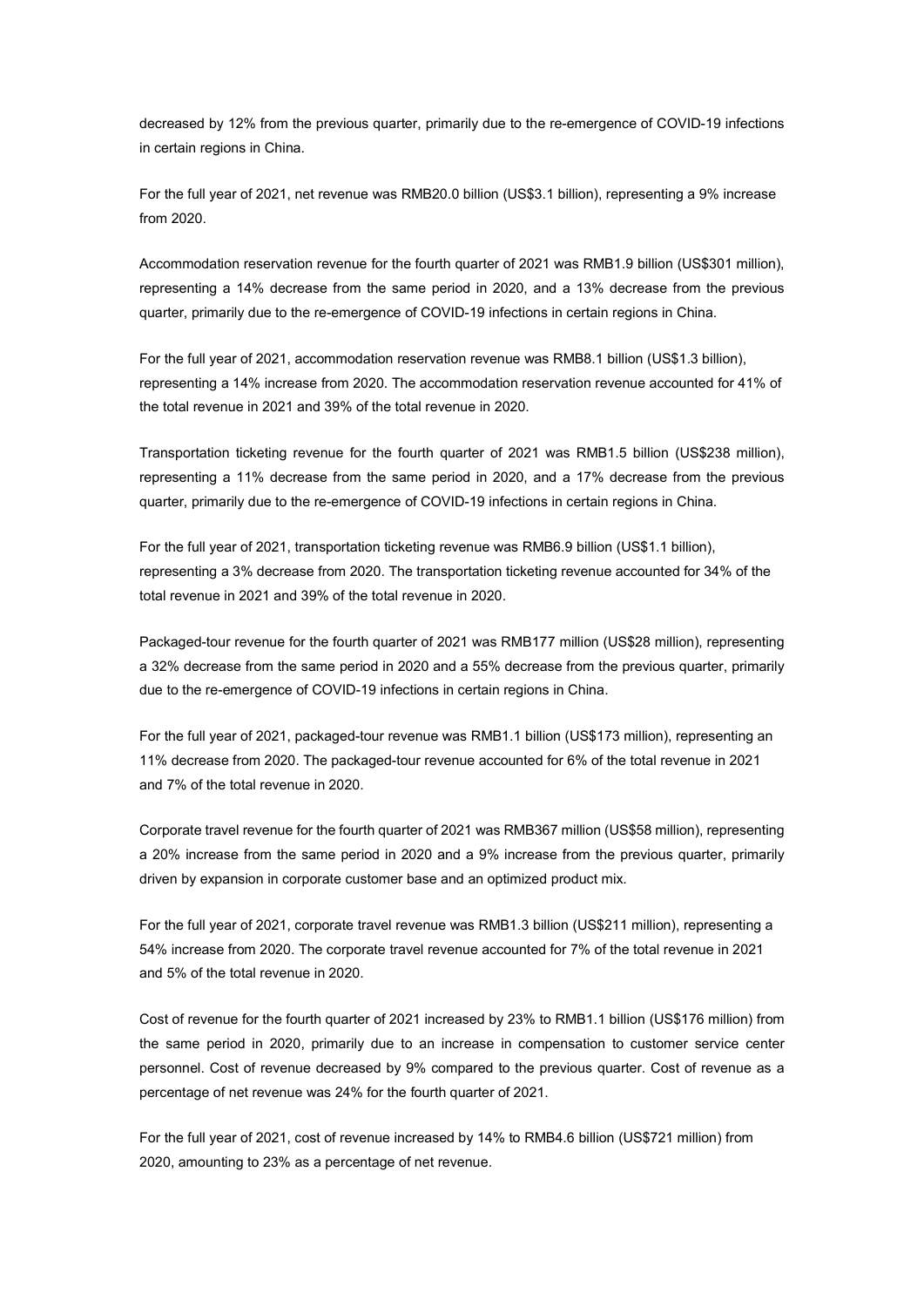Product development expenses for the fourth quarter of 2021 increased by 3% to RMB2.2 billion (US\$351 million) from the same period in 2020 and decreased by 3% from the previous quarter. Product development expenses as a percentage of net revenue was 48% for the fourth quarter of 2021.

For the full year of 2021, product development expenses increased by 17% to RMB9.0 billion (US\$1.4 billion) from 2020, amounting to 45% as a percentage of net revenue.

Sales and marketing expenses for the fourth quarter of 2021 increased by 5% to RMB1.3 billion (US\$204 million) from the same period in 2020 and stayed flat from the previous quarter. Sales and marketing expenses as a percentage of net revenue was 28% for the fourth quarter of 2021.

For the full year of 2021, sales and marketing expenses increased by 12% to RMB4.9 billion (US\$772 million) from 2020, amounting to 25% as a percentage of net revenue.

General and administrative expenses for the fourth quarter of 2021 increased by 8% to RMB733 million (US\$115 million) from the same period in 2020 and decreased by 7% from the previous quarter. General and administrative expenses as a percentage of net revenue was 16% for the fourth quarter of 2021.

For the full year of 2021, general and administrative expenses decreased by 20% to RMB2.9 billion (US\$459 million) from 2020, amounting to 15% as a percentage of net revenue.

Income tax expense for the fourth quarter of 2021 was RMB37 million (US\$6 million), compared to income tax expense of RMB163 million in the same period in 2020 and income tax expense of RMB95 million in the previous quarter. The change in our effective tax rate was primarily due to the non-taxable income of the fair value changes in equity securities investments and exchangeable senior notes, as well as the change in valuation allowance provided to deferred tax assets.

For the full year of 2021, income tax expense was RMB270 million (US\$42 million), compared to RMB355 million in 2020.

Net loss attributable to Trip.com Group's shareholders for the fourth quarter of 2021 was RMB834 million (US\$131 million), compared to net income attributable to Trip.com Group's shareholders of RMB1.0 billion in the same period in 2020 and net loss attributable to Trip.com Group's shareholders of RMB849 million in the previous quarter. Excluding share-based compensation charges and fair value changes of equity securities investments and exchangeable senior notes recorded in other income/(expense), non-GAAP net income attributable to Trip.com Group's shareholders was RMB309 million (US\$48 million), compared to non-GAAP net income attributable to Trip.com Group's shareholders of RMB1.1 billion in the same period in 2020 and non-GAAP net income attributable to Trip.com Group's shareholders of RMB523 million in the previous quarter.

For the full year of 2021, net loss attributable to Trip.com Group's shareholders was RMB550 million (US\$86 million), compared to net loss attributable to Trip.com Group's shareholders of RMB3.2 billion in 2020. Excluding share-based compensation charges and fair value changes of equity securities investments and exchangeable senior notes, non-GAAP net income attributable to Trip.com Group's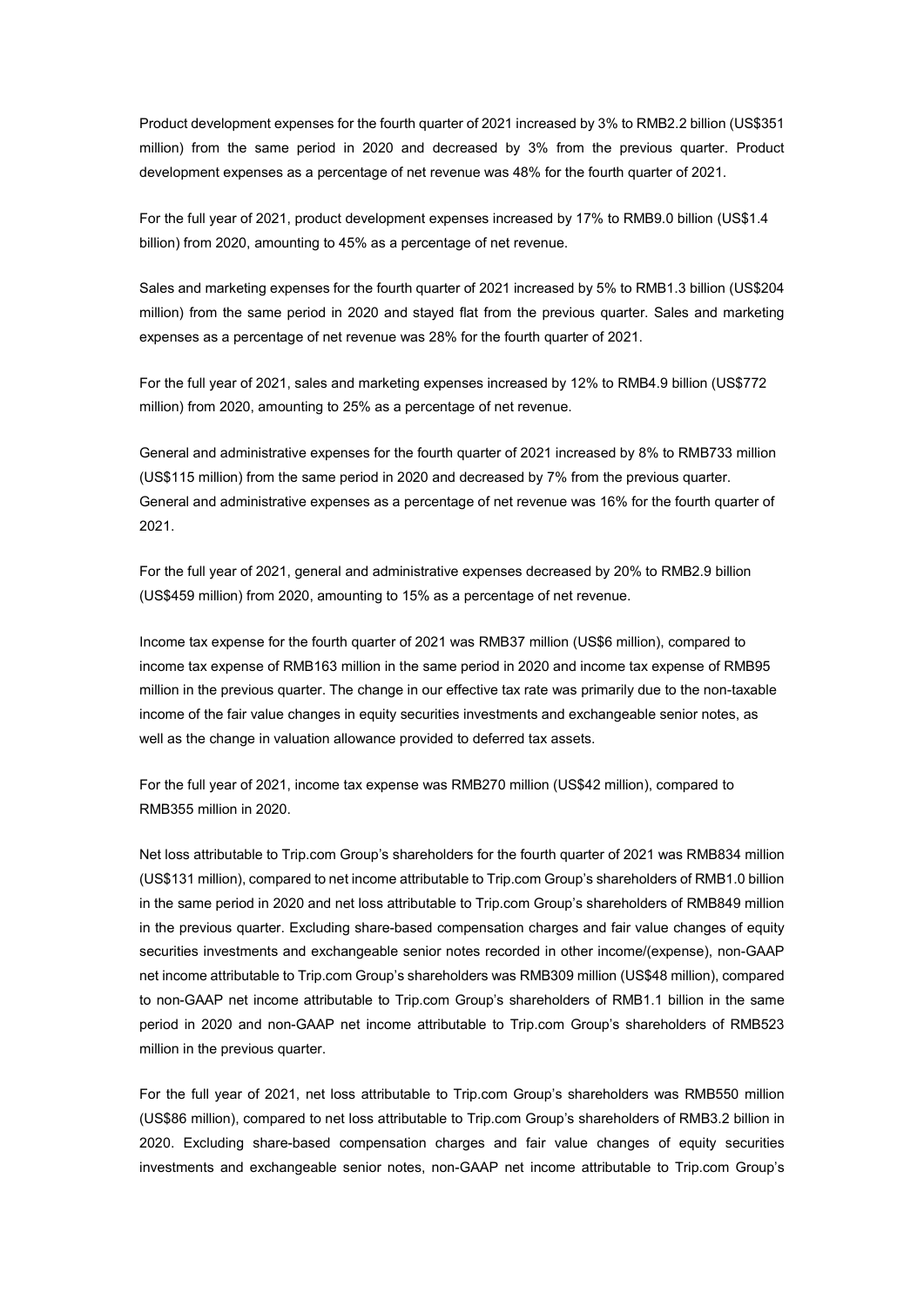shareholders was RMB1.4 billion (US\$213 million) in 2021, compared to non-GAAP net loss attributable to Trip.com Group's shareholders of RMB913 million in 2020

Adjusted EBITDA for the fourth quarter of 2021 was RMB54 million (US\$7 million), compared to RMB799 million in the same period in 2020 and RMB537 million in the previous quarter. Adjusted EBITDA margin was 1% for the fourth quarter of 2021, compared to 16% in the same period in 2020 and 10% in the previous quarter.

For the full year of 2021, adjusted EBITDA was RMB1.3 billion (US\$203 million), compared to adjusted EBITDA of RMB1.7 billion in 2020. Adjusted EBITDA margin was 6% in 2021, compared to 9% in 2020.

Diluted loss per ordinary share and per ADS was RMB1.29 (US\$0.20) for the fourth quarter of 2021. Excluding share-based compensation charges and fair value changes of equity securities investments and exchangeable senior notes, non-GAAP diluted earnings per ordinary share and per ADS was RMB0.48 (US\$0.08) for the fourth quarter of 2021. Each ADS currently represents one ordinary share of the Company.

For the full year of 2021, diluted losses per share and per ADS was RMB0.87 (US\$0.14). Excluding sharebased compensation charges and fair value changes of equity securities investments and exchangeable senior notes, non-GAAP diluted income per share and per ADS was RMB2.12 (US\$0.33). Each ADS currently represents one ordinary share of the Company.

As of December 31, 2021, the balance of cash and cash equivalents, restricted cash, short-term investment, held to maturity time deposit and financial products was RMB63.9 billion (US\$10.0 billion).

## Conference Call

Trip.com Group's management team will host a conference call at 8:00PM EST on March 23, 2022 (or 8:00AM CST on March 24, 2022) following this announcement.

The conference call will be available live on Webcast and for replay at: https://investors.trip.com. The call will be archived for twelve months on our website.

All participants must pre-register to join this conference call using the Participant Registration link below: https://s1.c-conf.com/diamondpass/10020365-sdmd33.html

Upon registration, each participant will receive details for this conference call, including dial-in numbers, passcode and a unique access PIN. To join the conference, please dial the number provided, enter the passcode, followed by your PIN.

A telephone replay of the call will be available after the conclusion of the conference call until March 31, 2022.

The dial-in details for the replay: International dial-in number:  $+61-7-3107-6325$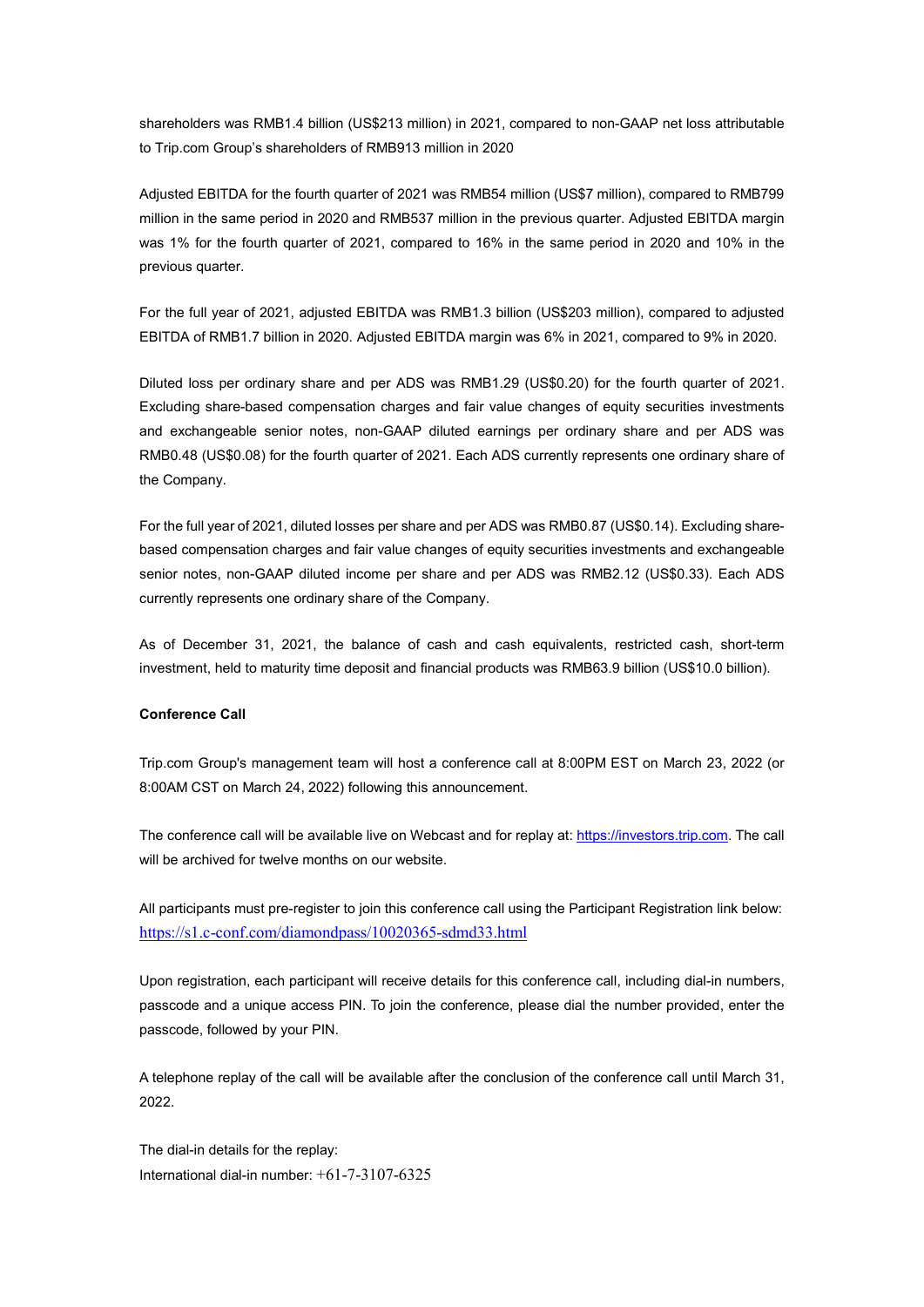#### Safe Harbor Statement

This announcement contains forward-looking statements. These statements are made under the "safe harbor" provisions of the U.S. Private Securities Litigation Reform Act of 1995. These forward-looking statements can be identified by terminology such as "may," "will," "expect," "anticipate," "future," "intend," "plan," "believe," "estimate," "is/are likely to," "confident" or other similar statements. Among other things, quotations from management in this press release, as well as Trip.com Group's strategic and operational plans, contain forward-looking statements. Forward-looking statements involve inherent risks and uncertainties. A number of important factors could cause actual results to differ materially from those contained in any forward-looking statement. Potential risks and uncertainties include, but are not limited to, severe or prolonged downturn in the global or Chinese economy, general declines or disruptions in the travel industry, volatility in the trading price of Trip.com Group's ADSs or shares, Trip.com Group's reliance on its relationships and contractual arrangements with travel suppliers and strategic alliances, failure to compete against new and existing competitors, failure to successfully manage current growth and potential future growth, risks associated with any strategic investments or acquisitions, seasonality in the travel industry in the relevant jurisdictions where Trip.com Group operates, failure to successfully develop Trip.com Group's existing or future business lines, damage to or failure of Trip.com Group's infrastructure and technology, loss of services of Trip.com Group's key executives, adverse changes in economic and political policies of the PRC government, inflation in China, risks and uncertainties associated with PRC laws and regulations with respect to the ownership structure of Trip.com Group's affiliated Chinese entities and the contractual arrangements among Trip.com Group, its affiliated Chinese entities and their shareholders, and other risks outlined in Trip.com Group's filings with the U.S. Securities and Exchange Commission or the Stock Exchange of Hong Kong Limited. All information provided in this press release and in the attachments is as of the date of the issuance, and Trip.com Group does not undertake any obligation to update any forward-looking statement, except as required under applicable law.

#### About Non-GAAP Financial Measures

To supplement Trip.com Group's unaudited condensed consolidated financial statements presented in accordance with United States Generally Accepted Accounting Principles ("GAAP"), Trip.com Group uses Non-GAAP financial information related to adjusted net income attributable to Trip.com Group's shareholders, adjusted EBITDA, adjusted EBITDA margin and adjusted diluted earnings per ordinary share and per ADS, each of which is adjusted from the most comparable GAAP result to exclude the share-based compensation charges recorded under ASC 718, "Compensation-Stock Compensation" and its share-based compensation charges are not tax deductible, and fair value changes of equity securities investments and exchangeable senior notes, net of tax, recorded under ASU 2016-1. Trip.com Group's management believes the Non-GAAP financial measures facilitate better understanding of operating results from quarter to quarter and provide management with a better capability to plan and forecast future periods.

Non-GAAP information is not prepared in accordance with GAAP, does not have a standardized meaning under GAAP, and may be different from Non-GAAP methods of accounting and reporting used by other